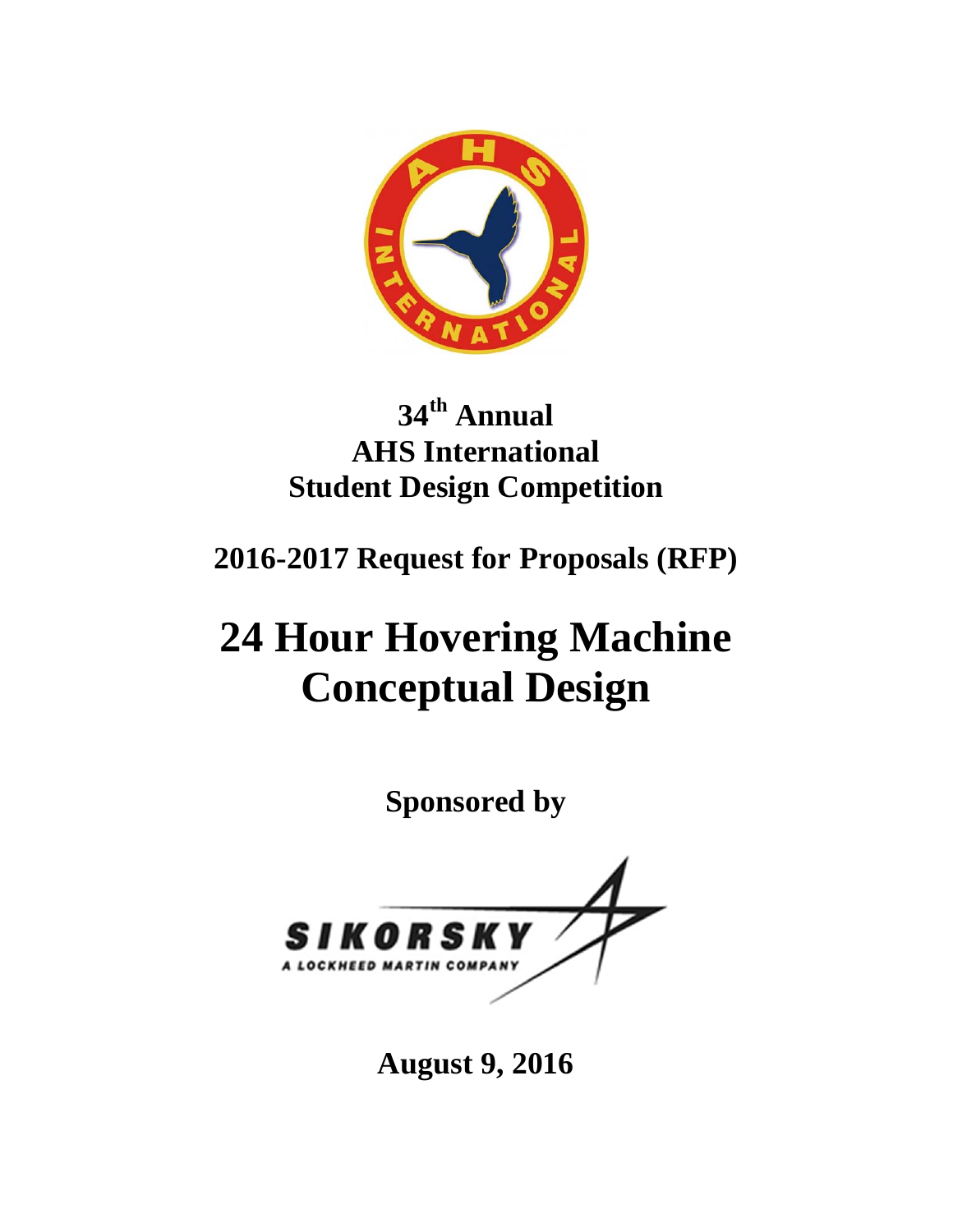

# **Table of Contents**

| $\mathbf{1}$   |     |       |  |
|----------------|-----|-------|--|
|                | 1.1 |       |  |
|                |     |       |  |
|                |     |       |  |
|                |     |       |  |
|                |     |       |  |
|                |     |       |  |
|                |     |       |  |
|                |     | 1.1.7 |  |
|                |     |       |  |
|                |     |       |  |
|                | 1.2 |       |  |
|                |     |       |  |
|                |     |       |  |
|                |     |       |  |
|                |     |       |  |
|                | 1.3 |       |  |
|                | 1.4 |       |  |
|                | 1.5 |       |  |
|                |     |       |  |
|                |     |       |  |
|                |     |       |  |
|                |     |       |  |
|                | 1.6 |       |  |
| $\overline{2}$ |     |       |  |
|                | 2.1 |       |  |
|                | 2.2 |       |  |
|                | 2.3 |       |  |
|                | 2.4 |       |  |
|                |     |       |  |
|                |     |       |  |
|                |     |       |  |
|                |     |       |  |
|                |     |       |  |
|                |     |       |  |
|                |     |       |  |
|                |     |       |  |
|                |     |       |  |
|                |     |       |  |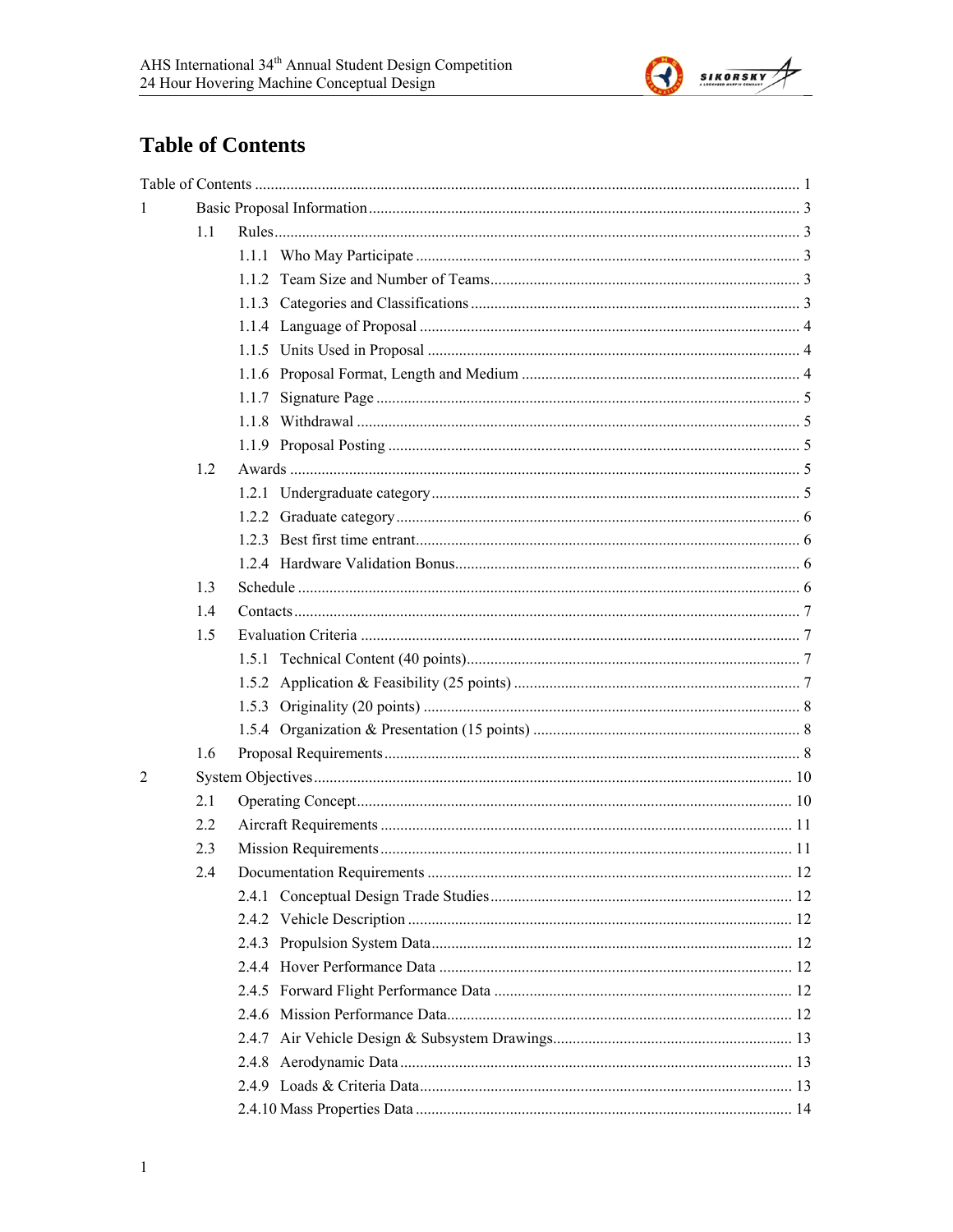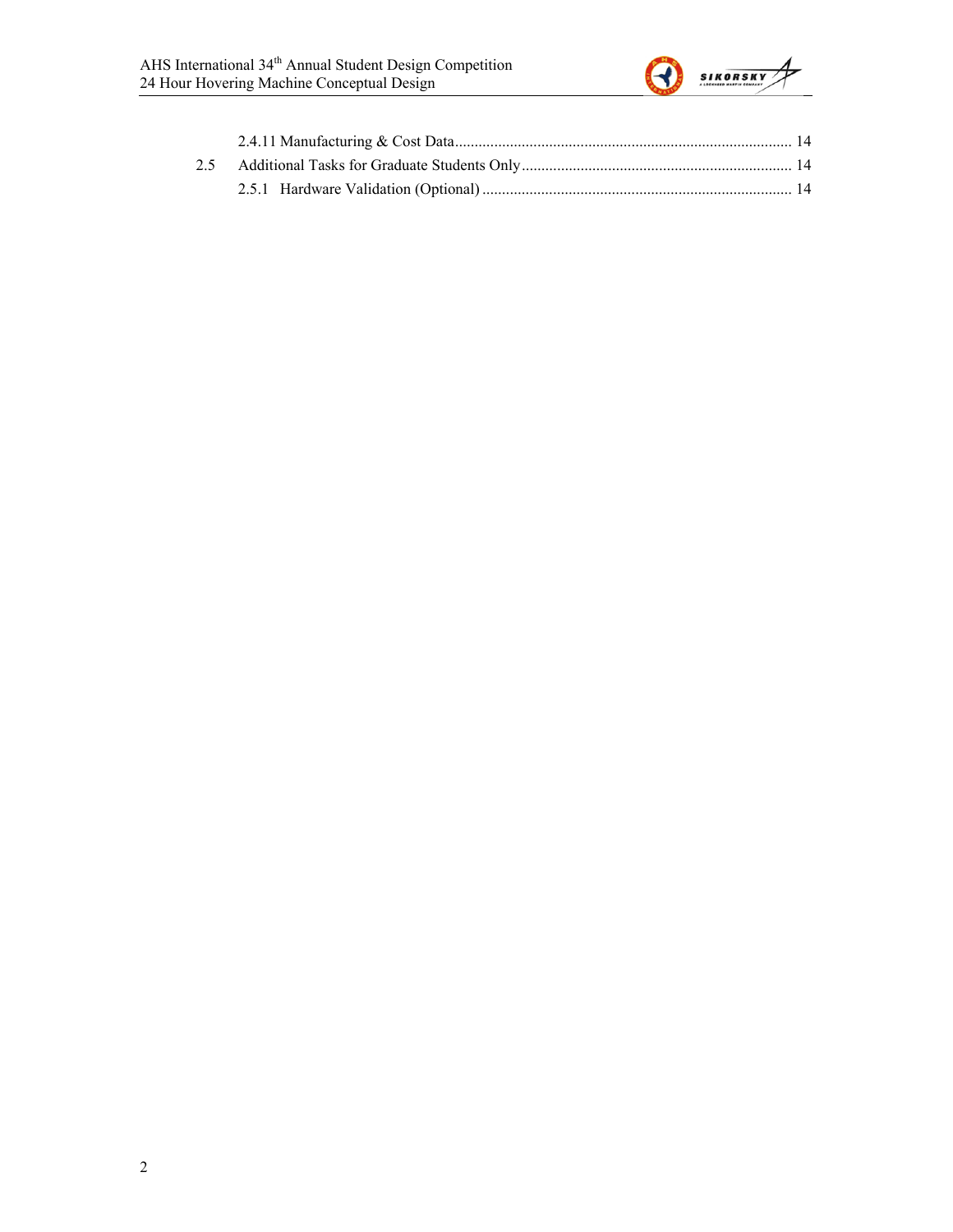

### **1 Basic Proposal Information**

Sikorsky, A Lockheed Martin Company, extends greetings and invites you to participate in the 34th Student Design Competition (SDC) of the American Helicopter Society (AHS) International — *The Vertical Flight Technical Society*. This Request for Proposal (RFP) is divided into two sections. Section 1 (this section) provides a general description of the competition and the process for entering. This section covers the rules (both general and proposal specific) and schedules that the sponsor requires of the participants. It also describes the awards and provides contact information. Section 2 describes the specific challenge presented by Sikorsky and AHS International.

#### **1.1 Rules**

#### **1.1.1 Who May Participate**

All undergraduate and graduate students from any school (university or college) may participate in this competition, *with the exception of countries or persons prohibited by the United States Government*. A student may be full-time or part-time; their education level will be considered in the classification of their team (see Section 1.1.3).

#### **1.1.2 Team Size and Number of Teams**

We encourage the formation of project teams. The maximum number of students on a team is ten (10), with the exception described below; the minimum team size is one (1), an individual. Schools may form more than one team, and each team may submit a proposal. A student can be a member of one team only.

We look favorably upon the development of multi-university teams for the added experience gained in collaboration and project management. The maximum number of students for a multi-university team is twelve (12), distributed in any manner over the multi-university team.

The members of a team must be named in a Letter of Intent. The Letter of Intent is submitted by the captain of a team and sent to AHS headquarters by the date specified in Section 1.3. Information in the Letter of Intent must include the name of the university or universities forming the team, the name of the team, the printed names of the members of the team from all the universities in the team, the e-mail addresses and education level (undergraduate or graduate) of each team member, the affiliation of each student in the case of a multi-university team, and the printed names and affiliations of the faculty advisors, as well as contact information for the team captain.

#### **1.1.3 Categories and Classifications**

The competition has three categories that are eligible for prizes, as well as a bonus category. They are:

- Undergraduate Student Category:  $(1<sup>st</sup>, 2<sup>nd</sup>, 3<sup>rd</sup>)$
- Graduate Student Category:  $(1^{st}, 2^{nd}, 3^{rd})$ . NOTE: The classification of a team is determined by the highest educational level currently pursued by any member of the team.
- New Entrant Category: A new entrant is defined as any school (undergraduate or graduate) that has not participated in the last three prior competitions.
- Bonus: Hardware Validation: A bonus will be provided to each of the undergraduate and graduate <sup>1st</sup> place teams if they successfully meet the evaluation criteria stated in the optional Hardware Validation section described in Section 2.5.1.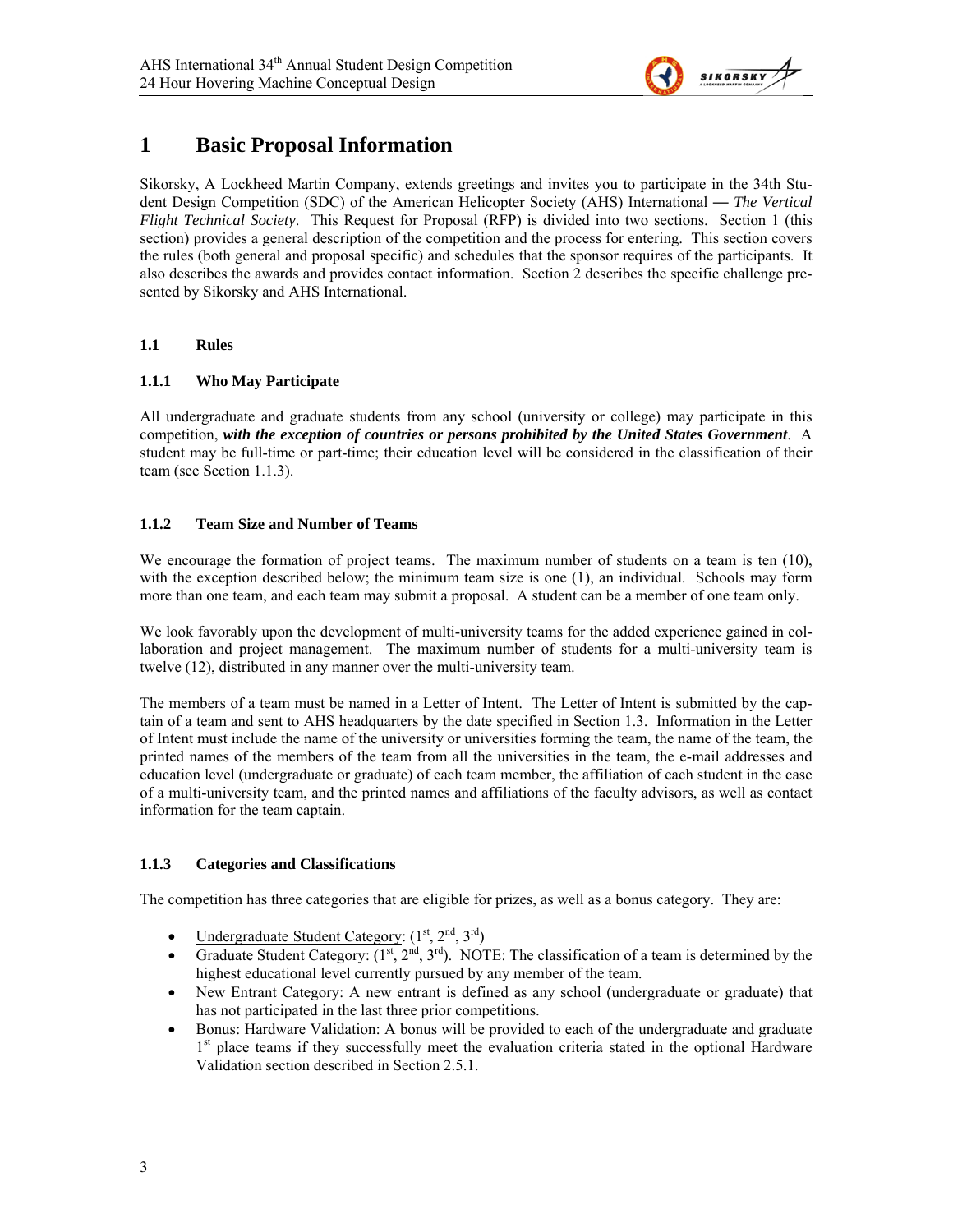

#### **1.1.4 Language of Proposal**

Regardless of the nationality of the teams, all submittals and communications to and from AHS must be in English.

#### **1.1.5 Units Used in Proposal**

All proposals shall provide answers in English and SI units. The primary units are to be English, followed by the secondary units in parentheses. The use of units shall be consistent throughout the proposal.

#### **1.1.6 Proposal Format, Length and Medium**

Two (three including the optional Hardware Validation video file) separate files comprise the Final Submittal for undergraduate and graduate teams. All must be present for a submission to be considered complete. The judges shall apply a significant penalty if either file is missing. The two files are the Executive Summary and Final Proposal. If a team completes Hardware Validation, an addendum to the Final Submittal and a separate video file will be permitted. Each is described herein.

#### **The first file is called the Final Proposal.**

It is the complete, self-contained proposal of the team. It shall be submitted in PDF form readable with Adobe Acrobat. Exceptions will be considered with advance request.

Undergraduate category Final Proposals shall be no more than 50 pages, and graduate category Final Proposals shall be no more than 100 pages. Note that a 15-page addendum is permitted for teams completing the Hardware Validation task. The addendum should be a standalone section attached to the end of the Final Proposal and unused pages (i.e., if all 15 pages are not used) cannot be added to the page count for the Final Proposal itself. All pages are to be numbered. This page count includes all figures, diagrams, drawings, photographs and appendices. In short, anything that can be read or viewed is considered a page and subject to the page count, with the following exceptions. The cover page, acknowledgement page, signature page, posting permission page (see Section 1.1.9), table of contents, list of figures, list of tables, nomenclature, reference pages and the Executive Summary are excluded from the page count for the Final Proposal. See Section 1.1.7 for specific information about the signature page.

Pages measure  $8\frac{1}{2}$  x 11 inches. Undergraduate submissions may have four (4) larger fold-out pages with a maximum size of 11 x 17 inches, and graduate submissions may have eight (8) larger fold-out pages with a maximum size of 11 x 17 inches. If a submission exceeds the page limit for its category, the judges will apply a penalty equal to  $\frac{1}{4}$  point per page over the limit.

All proposals and summaries shall use a font size of at least 12 point and spacing that is legible and enhances document presentation.

#### **The second file is a PDF file called the Executive Summary.**

This is a self-contained "executive" briefing of the proposal. Both undergraduate and graduate category Executive Summaries are limited to twenty (20) pages measuring  $8 \frac{1}{2} \times 11$  inches, with no more than four (4) larger fold-out pages of a maximum size of 11 x 17 inches. The Executive Summary can take the form of a viewgraph-style presentation, but it must be a PDF file readable with Adobe Acrobat. No additional technical content may be introduced in the Executive Summary. The judges shall apply the same page count penalty to the Executive Summary score as with the Final Proposal. The Executive Summary shall account for no more than 10% of the total score of the complete submission.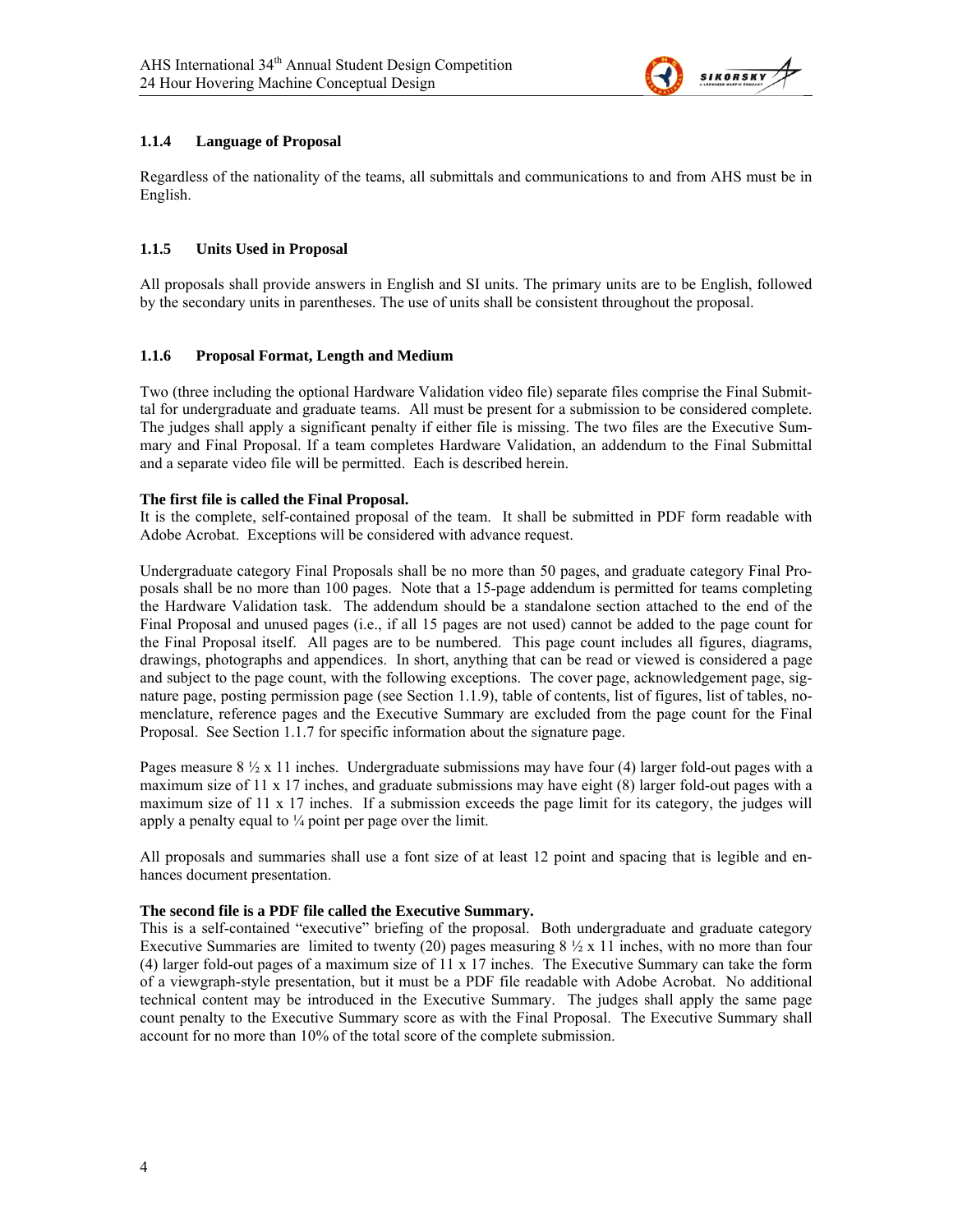

#### **Hardware Validation video file (optional).**

Teams that complete the optional Hardware Validation task may submit a video (less than 5 minutes) of the experiment/test. Video format must be PC compatible. The file name must clearly indicate the team name.

All submissions shall be made via e-mail, FTP or other electronic submittal program to AHS.

#### **1.1.7 Signature Page**

With the exception of the optional Hardware Validation video, all submittals must include a signature page as the second page, following immediately after the cover page. The signature page must include the printed name, e-mail addresses, education level, (undergraduate or graduate), and signature of each student that participated. In the case of a multi-university team, the page must also indicate the affiliation of each student.

The submittals must be wholly the effort of the students, but faculty advisors may provide guidance. The signature page must also include the printed names, e-mail addresses and signatures of the faculty advisors.

Design projects for which a student receives academic credit must be identified by course name(s) and number(s) on the signature page.

#### **1.1.8 Withdrawal**

If a student withdraws from a team, or if a team withdraws from the competition, that team must notify the AHS International point of contact in writing immediately (email preferred).

#### **1.1.9 Proposal Posting**

AHS International will post at least the Executive Summaries of each of the winning entries on its website at www.vtol.org/sdc. The written permission shall appear on a separate page immediately following the signature page. This permission page will not count against the page count. Specific permission must also be provided for the optional Hardware Validation video files to be posted (if submitted).

#### **1.2 Awards**

Sikorsky is very pleased to sponsor the AHS Student Design Competition this year. Sikorsky will provide the funds for the awards and travel stipends through AHS International. Submittals are judged in four (4) categories. Awards are granted per team.

#### **1.2.1 Undergraduate category**

- $1<sup>st</sup>$  place: \$1,850
- $2<sup>nd</sup>$  place: \$1,200
- 3<sup>rd</sup> place: \$500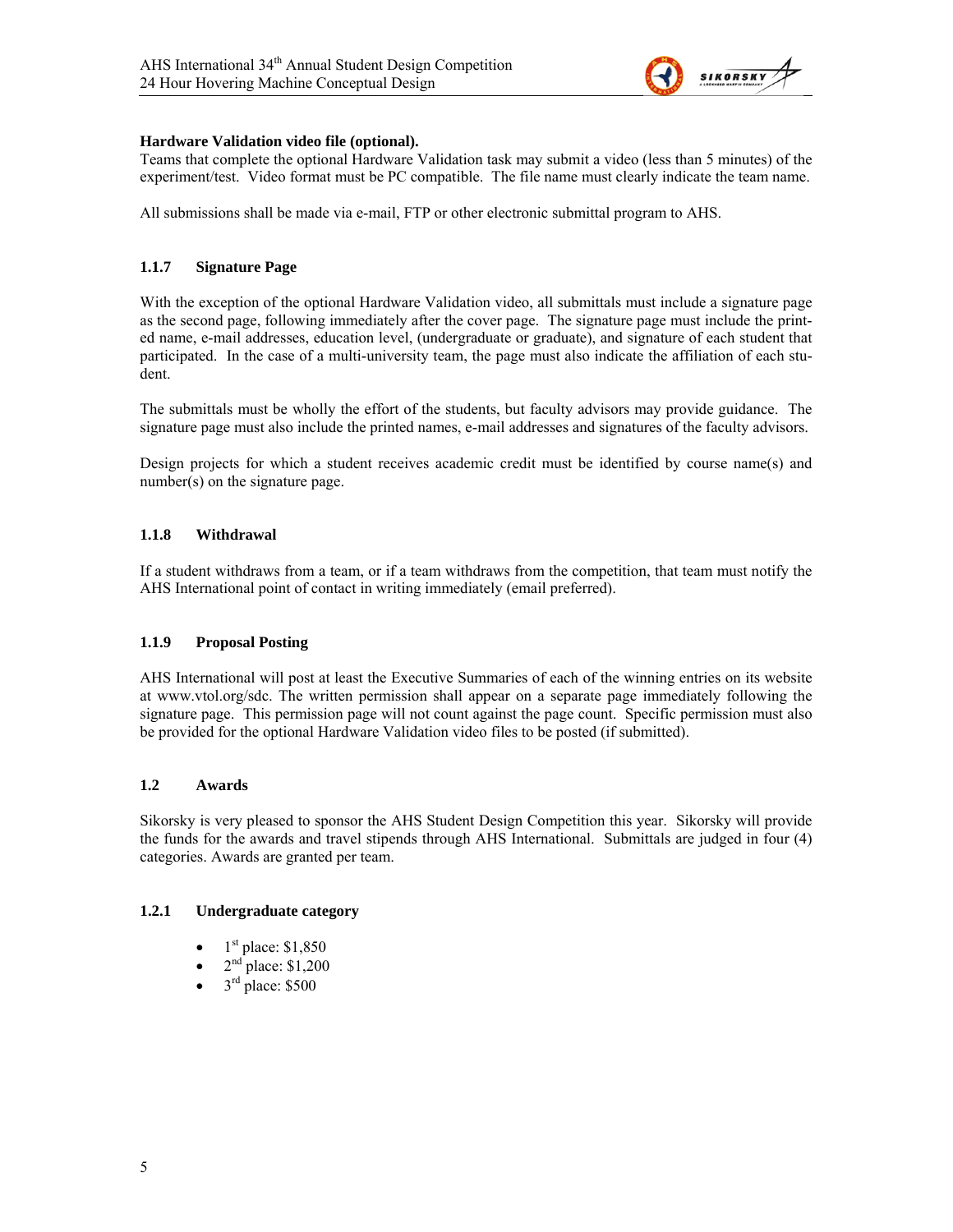

#### **1.2.2 Graduate category**

- $1<sup>st</sup>$  place: \$2,500
- $2^{nd}$  place: \$1,750
- $3<sup>rd</sup>$  place: \$950

#### **1.2.3 Best first time entrant**

- \$500 (undergraduate)
- \$750 (graduate)

#### **1.2.4 Hardware Validation Bonus**

 \$500 (awarded to one graduate and one undergraduate team successfully completing the Hardware Validation task independent of the design portion).

Certificates of achievement will be presented to each member of the winning teams and to their faculty advisors for display at their school. The first place winner or team representative for the graduate and undergraduate categories will be expected to present a technical summary of their design at the AHS International 74<sup>th</sup> Annual Forum, 15-17 May 2018, in Phoenix, Arizona, USA. Presenters receive complimentary registration and each team will be provided up to \$1,000 in expenses to help defray the cost of attendance.

#### **1.3 Schedule**

Schedule milestones and deadline dates for submission are as follows:

| Date                  |
|-----------------------|
| August 2016           |
| No Later Than (NLT)   |
| 3 February 2017       |
| Continuously, but NLT |
| 24 February 2017      |
| NLT 24 March 2017     |
| NLT 31 May 2017       |
| 4 August 2017         |
| 18 August 2017        |
| 15-17 May 2018        |
|                       |

We reiterate: If you intend to participate, your Letter of Intent must arrive at AHS International headquarters no later than **3 February 2017**. The signature page must include all of the information requested in Section 1.1.7. Email submissions are preferred.

All questions and requests for information/clarification that are submitted by teams to AHS International headquarters will be distributed with answers to all participating teams and judges. Entrants' requests for information/clarification (questions) will be answered as soon as possible. All of the questions and answers will also be distributed collectively to all entrants no later than 24 March 2017.

The Final Submittal must be received by 11:59 pm (GMT-5) on Wednesday, **31 May 2017**.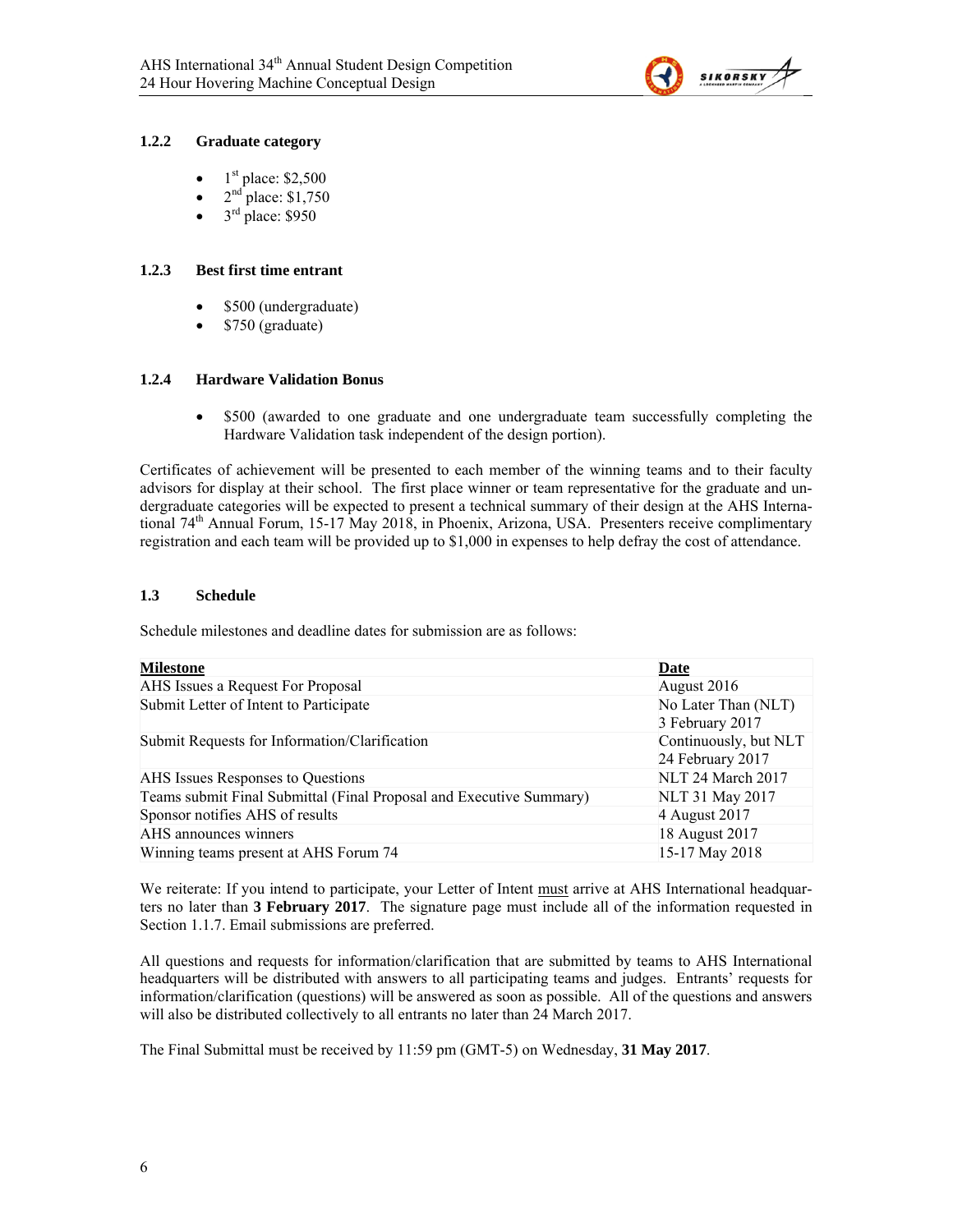

#### **1.4 Point of Contact**

All correspondence should be directed to:

Ms. Julie M. Gibbs, Technical Programs Director AHS International 2701 Prosperity Ave., Suite 210 Fairfax, VA. 22031 USA Phone: (703) 684-6777 x103 E-mail: *jmgibbs@vtol.org* 

#### **1.5 Evaluation Criteria**

The proposals shall be judged on four (4) primary categories with weighting factors specified below. Note that Hardware Validation is not a criterion in determining the ranking of the teams' performance.

#### **1.5.1 Technical Content (40 points)**

The Technical Content of the proposal requires that:

- The design meets the RFP technical requirements.
- The assumptions are clearly stated and logical.
- A thorough understanding of tools is evident and their use is appropriate and sufficient for the application.
- All major technical issues are considered.
- Appropriate trade studies are performed to direct/support the design process.
- Well balanced and appropriate substantiation of complete aircraft and subsystems is present.
- Technical drawings are clear, descriptive, and accurately represent a realistic design.

#### **1.5.2 Application & Feasibility (25 points)**

The proposals will be judged on the appropriateness of the proposed aircraft to the mission requirements, how well current and anticipated technologies are applied to the problem, and on the feasibility of the solution. The proposals must:

- Defend the choice of the aircraft based on the mission requirements
- Justify and substantiate the technology levels that are used or anticipated
- Direct appropriate emphasis and discussion to critical technological issues
- Discuss how affordability considerations influenced the design process
- Discuss how reliability and maintainability features influenced the design process
- Discuss how manufacturing methods and materials were considered in the design process
- Show an appreciation for the operation of the aircraft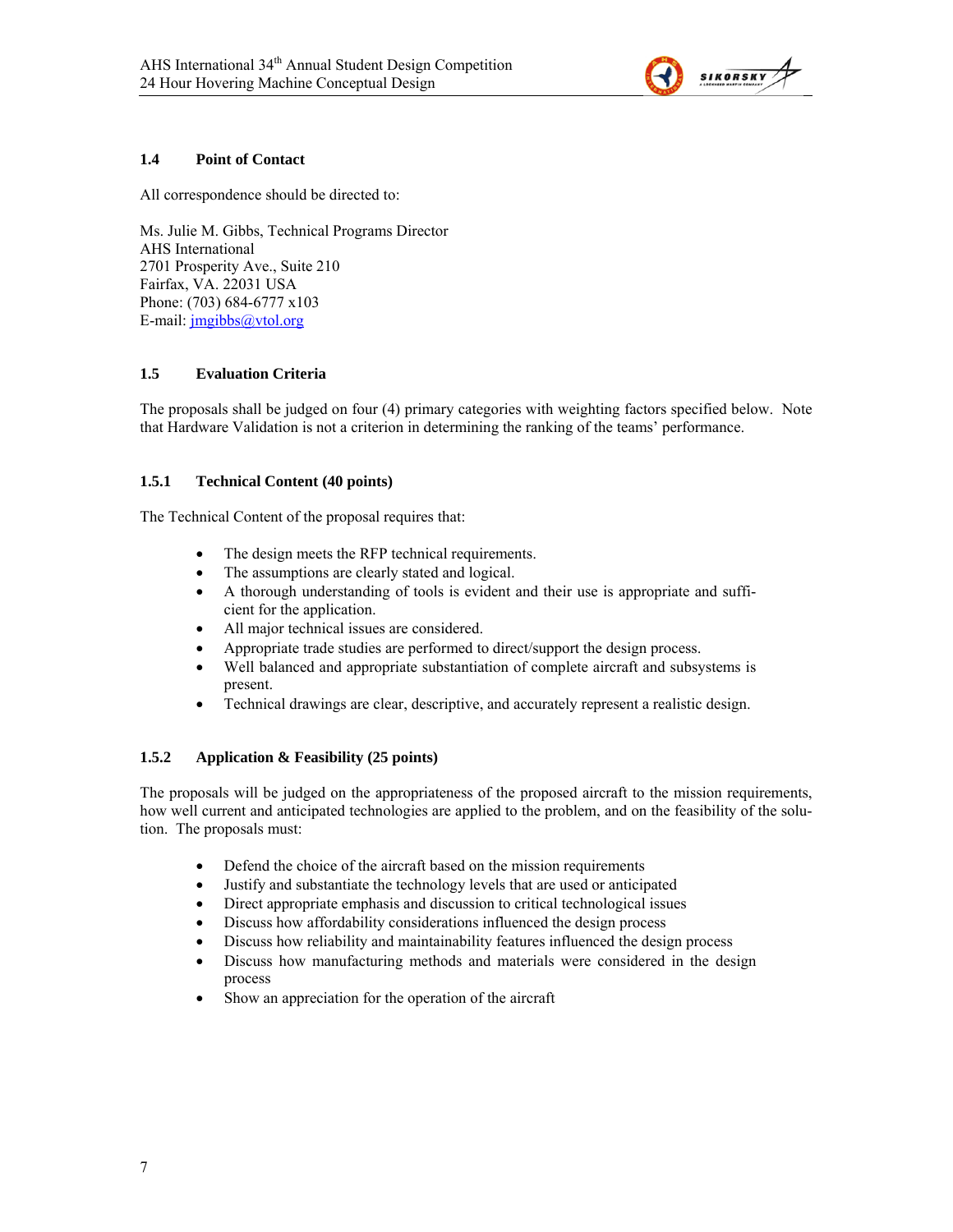

#### **1.5.3 Originality (20 points)**

The originality of the proposal shall be judged on:

- How innovative the solution is
- How much originality the solution demonstrates and shows imagination
- Vehicle/system aesthetics

#### **1.5.4 Organization & Presentation (15 points)**

The organization and presentation of the proposal requires

- A self-contained Executive Summary that contains all pertinent information and a compelling case as to why the proposal should win. It must be a separate file.
- An introduction that clearly describes the major features of the proposed system
- A well-organized proposal with all information presented in a readily accessible and logical sequence
- Clear and uncluttered graphs, tables, drawings and other visual elements
- Complete citations of all previous relevant work (the State of the Art)
- Professional quality and presentation
- The proposal meets all format and content requirements.

The RFP describes the contest and the requirements. Schedule, page count and other limits, and the basic rules are part of the RFP and will be judged under Section 1.5.

#### **1.6 Proposal Requirements**

The Final Submittal needs to communicate a description of the design concepts and the associated performance criteria (or metrics) to substantiate the assumptions and data used and the resulting predicted performance, weight, and cost. Use the following as guidance while developing a response to this Request for Proposal (RFP):

- a. Demonstrate a thorough understanding of the RFP requirements.
- b. Describe how the proposed technical approach complies with the requirements specified in the RFP. An explanation of the choice of the type of aircraft being offered is expected. Technical justification for the selection of materials and technologies is expected. Clarity and completeness of the technical approach will be a primary factor in evaluation of the proposals.
- c. Identify and discuss critical technical problem areas in detail. Present descriptions, method of attack, system analysis, sketches, drawings, and discussions of new approaches in sufficient detail in order to assist in the engineering evaluation of the submitted proposal. Identify and justify all exceptions to RFP technical requirements. Design decisions are important, but so are process and substantiation.
- d. Describe the results of trade-off studies performed to arrive at the final design. Include a description of each trade and a thorough list of assumptions. Provide a brief description of the tools and methods used to develop the design and an explanation of why you chose the particular tools and methods.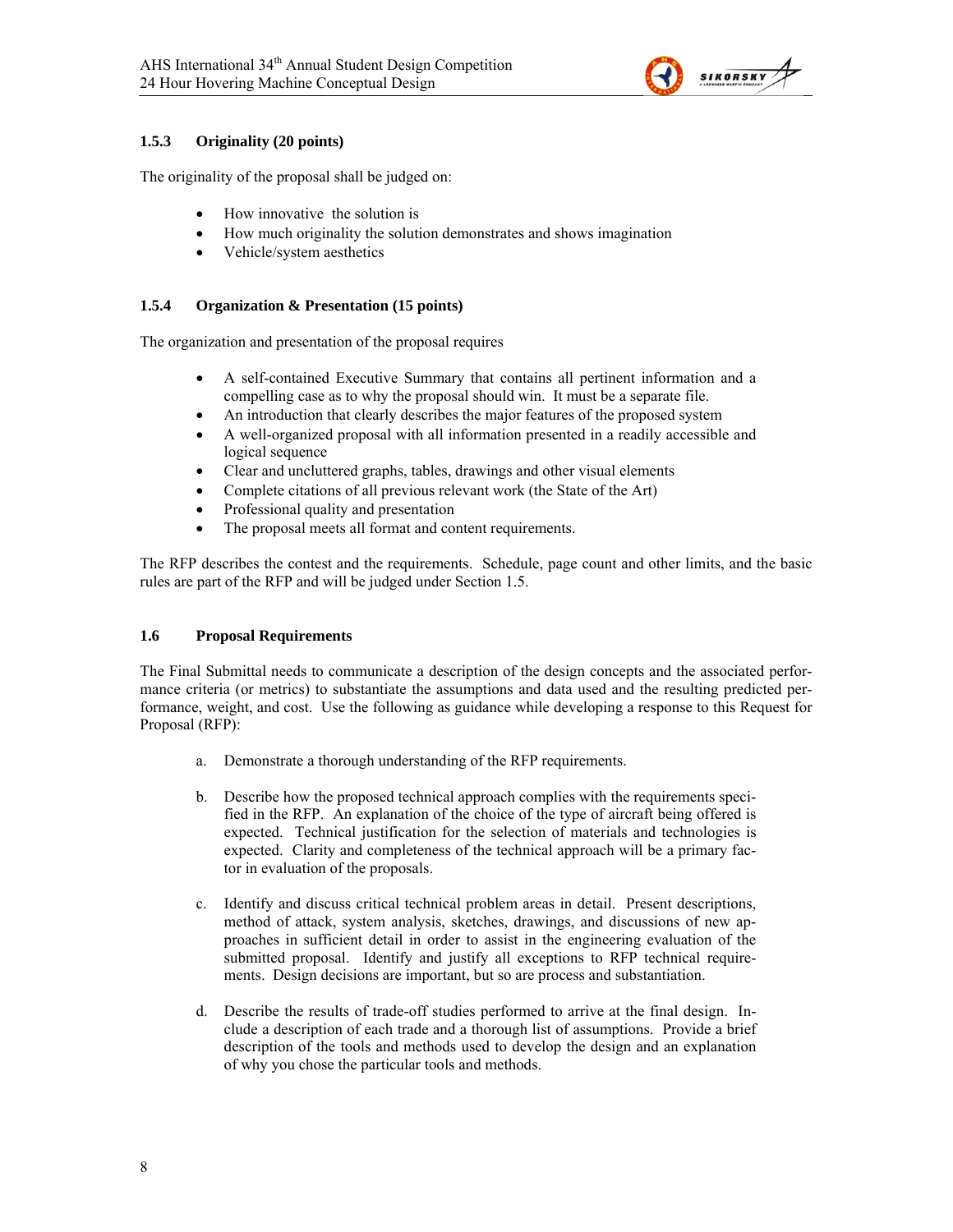

- e. Section 1.1.6, titled "Proposal Format, Length and Medium" describes the data package that a team must provide in the Final Submittal. Specifically, the Final Submittal must contain two files transmitted electronically. The first file is the Final Proposal, which is the full length, complete and self-contained proposed solution to the RFP. By selfcontained, we mean that the proposal does not refer to and does not require files other than itself. The second file is an Executive Summary, which presents a compelling story why the sponsor should select your design concept. The Executive Summary should highlight critical requirements and the trade studies you conducted, and summarize the rotorcraft concept design and capabilities.
	- f. Judging will focus on innovative solutions, system performance, and system value.
	- g. Unless otherwise specified, all engineering units should be expressed in the English units of pounds (force), slugs (mass), seconds, minutes or hours as appropriate (time), feet or inches as appropriate (length).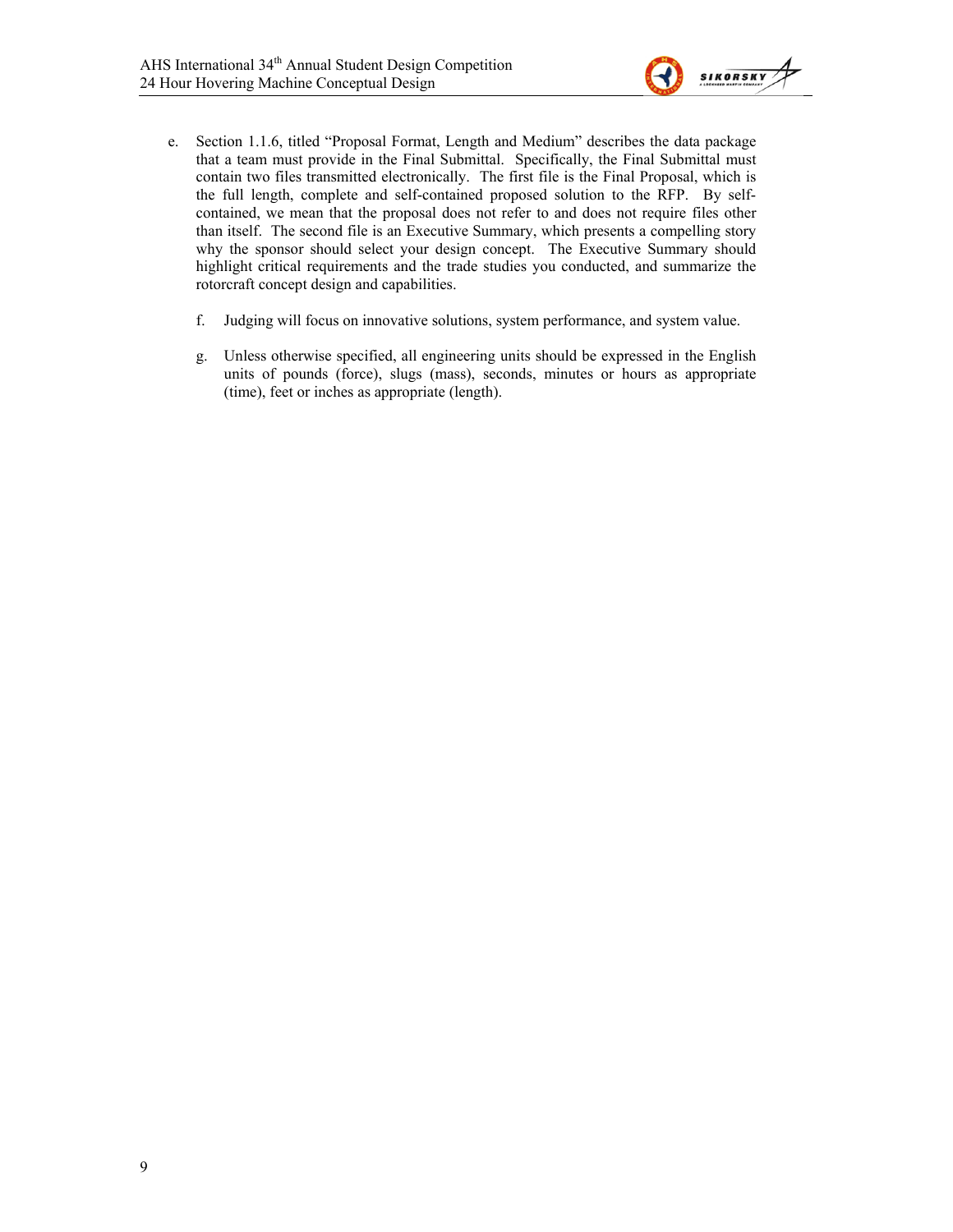

## **2 System Objectives**

#### **2.1 Operating Concept**

At the  $72<sup>nd</sup>$  Annual Forum in May 2016, AHS International announced the Igor I. Sikorsky 24 Hour Hover Challenge (www.vtol.org/challenge) to inspire innovative thinkers with the follow-on challenge to the AHS Igor I. Sikorsky Human Power Helicopter Competition: to build and fly a heavier-than-air flying machine that can hover for 24 hours while still demonstrating other typical helicopter attributes. [NB: while the rules are very similar, only the guidelines in this RFP are applicable here, and vice-versa.]

A top-level analysis of the design space is for a vehicle that can hover for 24 hours while carrying 176.4 lbs (80 kgs) of payload reveals that step-changes in structural, propulsion system and rotor aerodynamic efficiency are required to meet this challenge. Figure 1 illustrates the impact of disk loading and weight empty fraction for a notional coaxial rotor helicopter with a constant propulsion system Specific Fuel Consumptions (SFC) of 0.35 lb/hp/hr. Pushing all three vehicle design parameters to their most optimistic values, one can quickly see that the result is a vehicle between 2,000 and 5,000 lb. At nominal state-of-the-art values, vehicle size grows exponentially. Thus, the AHS Sikorsky Hover Conceptual Design is meant to drive fundamental improvements in rotary wing technology.



**Figure 1:** 24 Hour Hover Challenge Design Space

Some key takeaways emerge:

#### Weight Empty Fraction

The lowest weight empty (WE) fraction on a real helicopter is 50% (Mosquito Aviation XE). The Atlas Human Powered Helicopter (HPH), which won the AHS Sikorsky Prize in 2013, had a peak power of 1-2 hp, and a WE fraction of ~50%. The lightweight structure used broke apart on several occasions, and maximum flight time was under 60 seconds. An invention is necessary to get the high-strength, lightweight structure that can withstand a helicopter operating environment for 24 hours to meet the WE fraction required.

#### Propulsion System Efficiency

Diesel engines with SFCs of 0.35 lb/hp/hr have power-to-weight (P/W) ratios of 0.5-1.0 hp/lb, while gas turbine engines with SFCs of 0.45-0.65 lb/hp/hr have power to weight ratios of 4-6 hp/lb. A propulsion system invention is necessary to get the SFC and P/W to match the WE fraction required. As an example, the Altas HPH propulsion system (the pilot, T. Weichert) included both the energy and the motive system.

#### Rotor Aerodynamic Design

To minimize power, it is convenient to lower disk loading. Conventional helicopters do not have disk loadings below 2-4 lb/ft<sup>2</sup>. Lower disk loading requires lower rotor speeds, which has an adverse effect on rotor Figure of Merit and makes rotor controllability very challenging.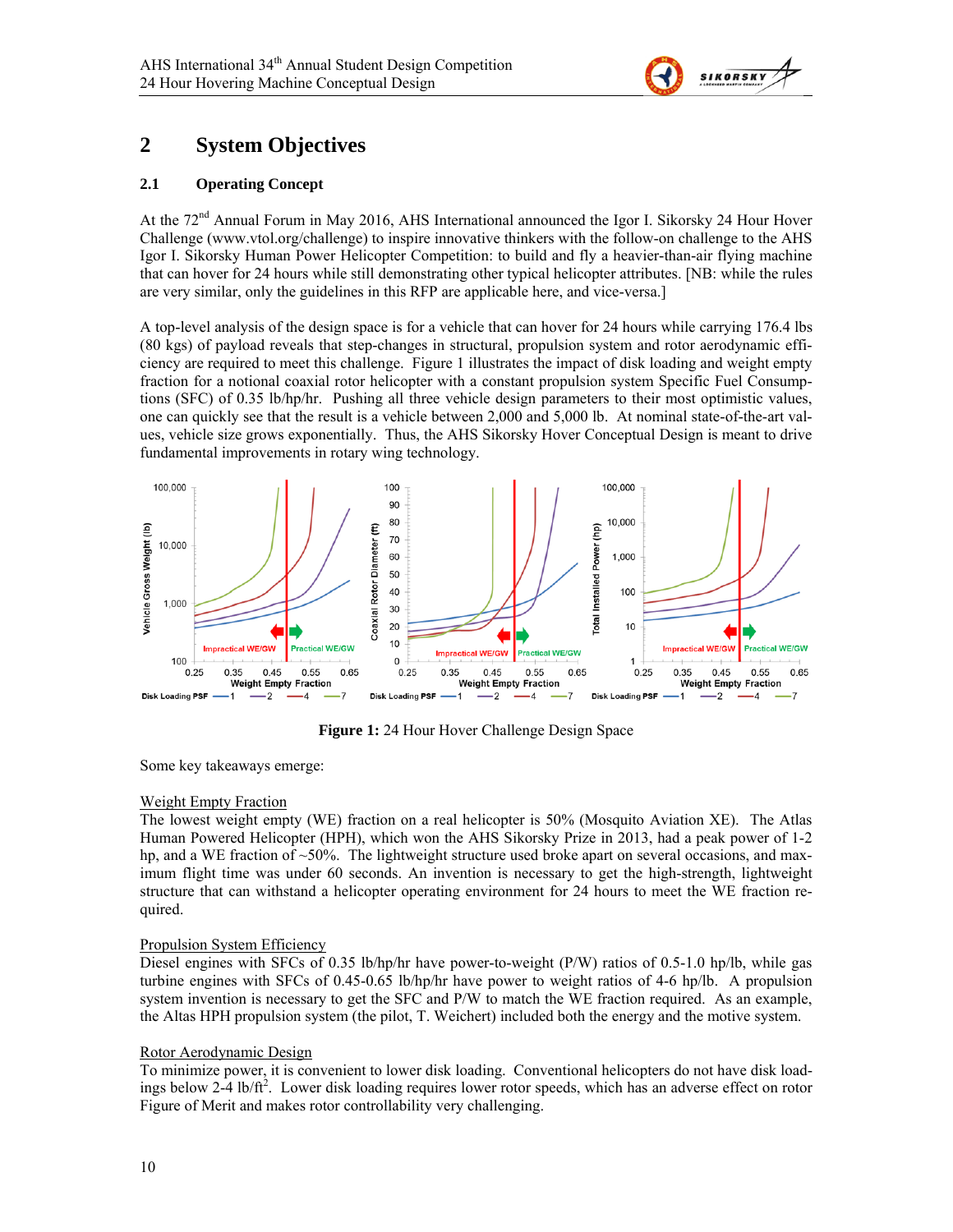

#### **2.2 Aircraft Requirements**

The aircraft shall be unoccupied, i.e., fly autonomously or receive commands from a Ground Controller.

The aircraft shall carry a Non-Productive Payload with ground weight no less than 176.4 lb (80 kg) for the duration of flight. Non-Productive Payload is defined as an object or material that does not aid in the systems necessary for creating lift or control in an aircraft, or provide structural support for the aircraft.

Energy, whether chemical or electro-magnetic radiation, shall not be collected by the aircraft from manmade sources separate from the aircraft except for the purpose of flight control and telemetry communication during flight. An exception to this rule shall be solar irradiation and atmospheric gases collected for the purpose of combustion or electrolysis.

The aircraft shall not trap gasses that have density lower than ambient air. All closed cavities of the aircraft must be vented to the atmosphere.

No part of the machine may be jettisoned during flight.

The use of newer technologies (e.g., distributed systems, electric motors, hybrid and/or heterogeneous concepts, solar power) is welcomed, as long as it is explained how these technologies are sufficiently mature to lead to a vehicle that can be designed, built and tested within the next 3-5 years.

#### **2.3 Mission Requirements**

The aircraft is required to hover for a cumulative duration of 24 hours inside three separate Hover Stations following takeoff without landing, as depicted in Figure 2. Assume sea level standard conditions.



**Figure 2:** 24-Hour Hover Challenge Mission Profile

Hover shall be defined as a condition when the aircraft is supported exclusively by aerodynamic forces, has zero relative velocity with respect to a ground observer station, both longitudinally and laterally, and has no change in altitude. Furthermore, hover shall be defined as out-of-ground-effect (OGE) at an altitude at least twice the largest vehicle dimension. Lastly, hover shall be defined as flight time during which wind speeds do not exceed 9.71 kt (5 m/s).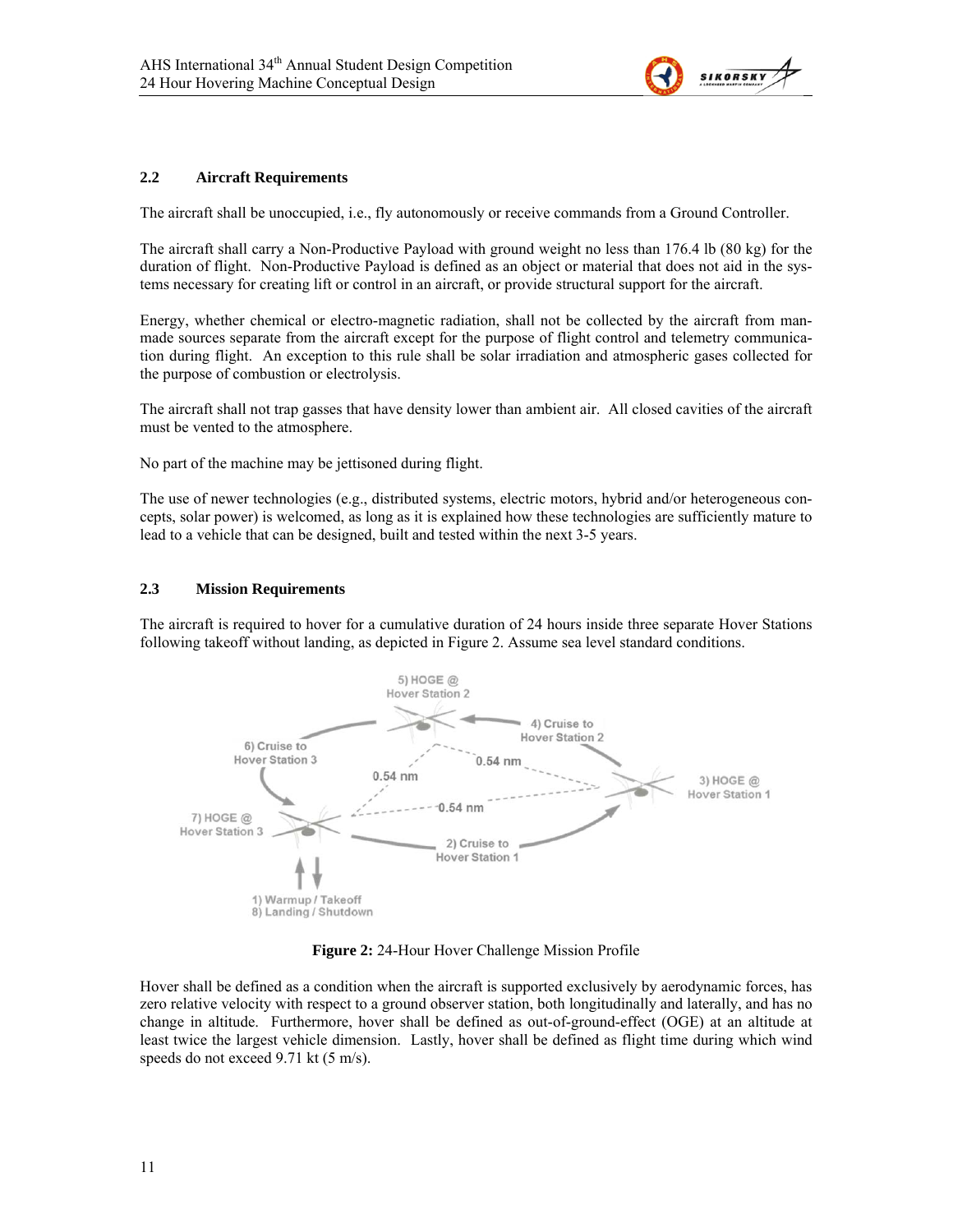

The duration of time spent in each Hover Station is measured with respect to the difference in time between entering and exiting the hover station volume. The Hover Station volume shall be a 20 m radius sphere. The three Hover Stations shall be no less than 0.54 nm (1 km) apart, as measured from their respective centroids.

#### **2.4 Documentation Requirements**

#### **2.4.1 Conceptual Design Trade Studies**

The teams shall provide a conceptual design trade study to substantiate their design. The trade study should document the types of vehicle configurations explored (open vs. ducted rotor, single vs. multi-rotor, etc.), propulsion systems explored (electric, fuel cell, solar, thermal engine, etc.) and general vehicle attributes varied/optimized (disk loading, rotor speed, etc.).

The hover time objective is 24 hours, and the final assessment of the design will be based on whichever design meets the objective. If the design falls short of the 24-hr requirement, the teams are encouraged to present rationale for the lower hover time.

#### **2.4.2 Vehicle Description**

The teams shall provide a general description of the vehicle which highlights how it meets the stated requirements.

#### **2.4.3 Propulsion System Data**

The teams shall provide installed propulsion system performance estimates including: power available at engine output shaft; and energy consumption characteristics such as fuel flow per power setting at static conditions between idle and Maximum Rated Power (MRP).

#### **2.4.4 Hover Performance Data**

The teams shall provide hover performance estimates including: Total Aircraft Power Required; total air vehicle Figure of Merit vs gross weight; and download as a percentage of gross weight.

#### **2.4.5 Forward Flight Performance Data**

The teams shall provide forward flight performance estimates including total power required versus airspeed from hover to maximum continuous power speed.

#### **2.4.6 Mission Performance Data**

The teams shall provide a segment-by-segment mission profile description that includes the following for each mission segment (assume sea level standard conditions):

- a. Type of mission activity (HOGE, HIGE, Cruise, Reserve etc.)
- b. Atmospheric condition (pressure altitude and free air temperature)
- c. Average Gross Weight of mission leg start and end.
- d. Airspeed
- e. Distance or time.
- f. Fuel flow or energy consumption and specific range/endurance.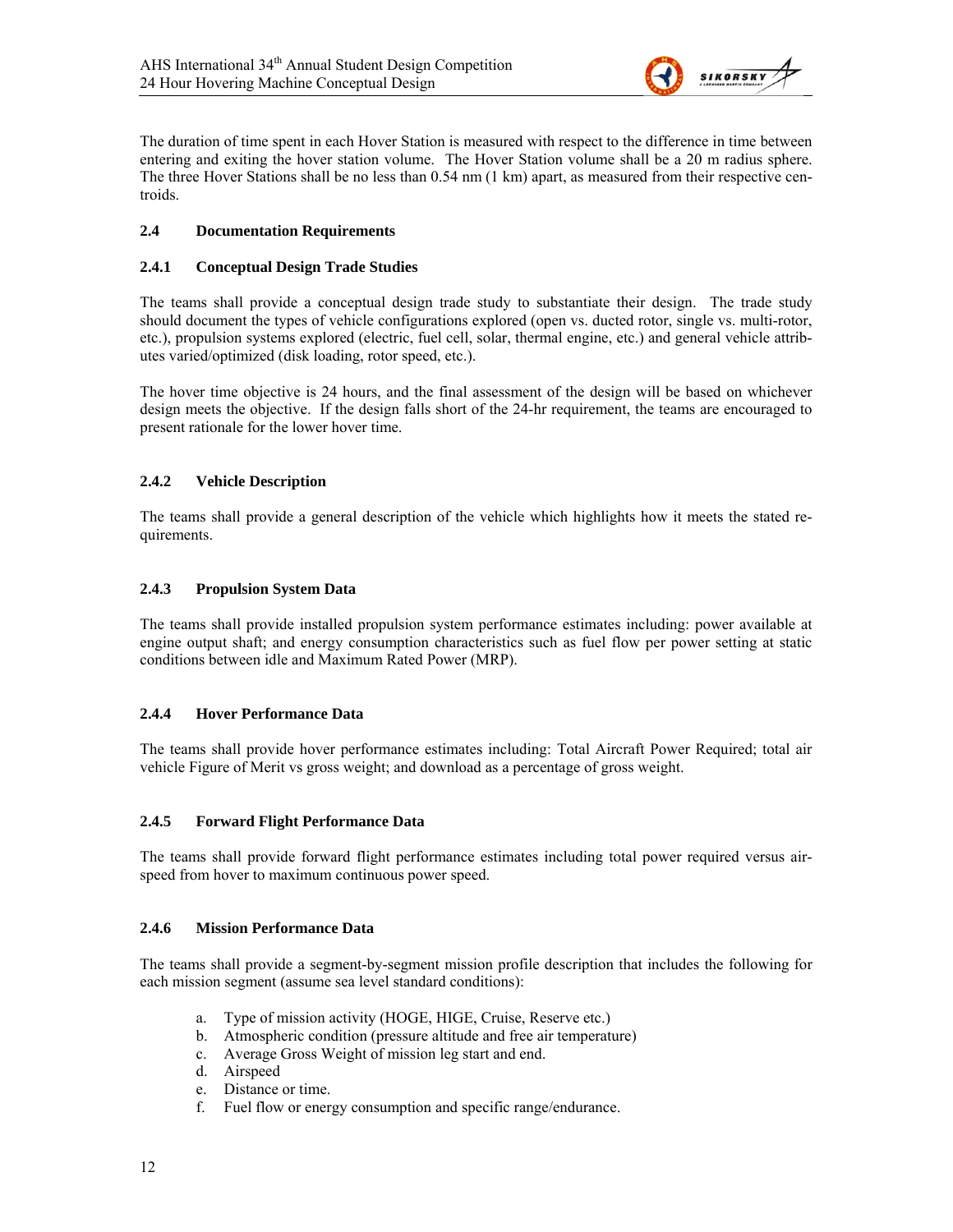

g. Total power required and power available.

#### **2.4.7 Air Vehicle Design & Subsystem Drawings**

The teams shall provide the following drawings:

- a. General Arrangement: Three-view representation that defines the external geometry and design of the vehicle. Includes principal dimensions and general data table (surface area, span, chord sweep angles, etc.)
- b. Inboard Profile: Defines the internal geometry and design of the vehicle. Includes propulsion, drive system, landing gear, Vehicle Management System (VMS), payload systems, etc.
- c. Structural Arrangement: Three-view and isometric representations of the CATIA model that defines the internal structural arrangement of the product. Includes propulsion, drive system, landing gear, VMS, payload systems, etc.
- d. Subsystem Functional Schematics: Clarifies the components of a system as well the system spacial relationship and interface within the vehicle. Included, as appropriate, are weight and power attributes, kinematics, dynamics and loads.

#### **2.4.8 Aerodynamic Data**

The teams shall provide isolated non-dimensional main rotor flight performance, including:

- a. Vertical Flight: The ratio of ideal Hover Out-of-Ground-Effect (HOGE) power to actual HOGE power required, main rotor Figure of Merit (FM), vs. blade-loading coefficient  $(C_T/\sigma)$ .
- b. Forward Flight Edgewise Mode: The ratio of main rotor lift to equivalent main rotor drag (L/De) as a function of rotor advance ratio,  $(\mu)$ . The rotor Lift (L) and details of the rotor drag (De) calculation shall be documented in tabular form.
- c. Forward Flight Axial Mode (if applicable): The propulsive efficiency  $(\eta)$  as a function of propeller advance ratio, (J).

The teams shall provide the aerodynamic data describing the airframe. The airframe excludes all items in the rotor system and aerodynamic surfaces (such as wings, if any). The following airframe equivalent areas (normalized by the freestream dynamic pressure, q) shall be documented:

- a. Equivalent parasite lift area (L/q) at zero degrees of vehicle pitch and yaw.
- b. Equivalent parasite drag area (D/q) at zero degrees of vehicle pitch and yaw.
- c. Equivalent pitching moment volume:  $(M/a)$  at zero degrees of vehicle pitch and yaw.
- d. Equivalent parasite side force area  $(Y/q)$  at zero degrees of vehicle pitch and yaw.

The teams shall provide a component drag build-up. A table shall be provided which includes a list of the drag items, their horizontal and vertical drag coefficients (Cd), an equivalent flat-plate drag area, and an indication of the source of the drag estimate.

#### **2.4.9 Loads & Criteria Data**

The teams shall provide the following:

- a. Limit load factor structural and aerodynamic envelope at structural design gross weight and maximum gross weight
- b. V-Nz diagrams